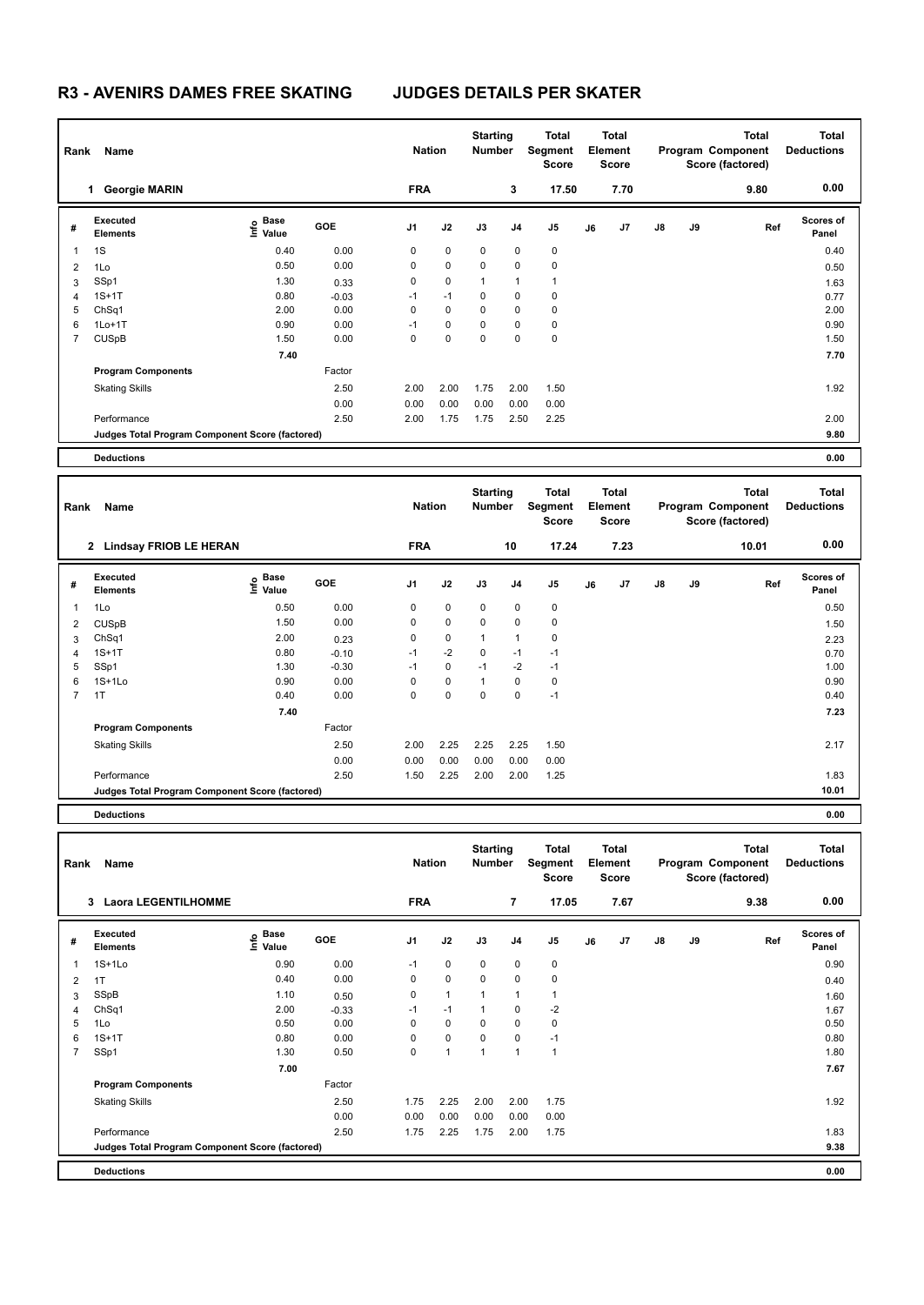| Rank           | Name                                            |                                  |         | <b>Nation</b>  |             | <b>Starting</b><br>Number |                | Total<br>Segment<br><b>Score</b> |    | <b>Total</b><br>Element<br><b>Score</b> |               |    | <b>Total</b><br>Program Component<br>Score (factored) | <b>Total</b><br><b>Deductions</b> |
|----------------|-------------------------------------------------|----------------------------------|---------|----------------|-------------|---------------------------|----------------|----------------------------------|----|-----------------------------------------|---------------|----|-------------------------------------------------------|-----------------------------------|
|                | 4 Axelle AUSSANT                                |                                  |         | <b>FRA</b>     |             |                           | 1              | 15.16                            |    | 6.20                                    |               |    | 8.96                                                  | 0.00                              |
| #              | Executed<br><b>Elements</b>                     | <b>Base</b><br>e Base<br>⊆ Value | GOE     | J <sub>1</sub> | J2          | J3                        | J <sub>4</sub> | J5                               | J6 | J7                                      | $\mathsf{J}8$ | J9 | Ref                                                   | <b>Scores of</b><br>Panel         |
| 1              | $1S+1T$                                         | 0.80                             | $-0.10$ | $-1$           | $-1$        | $\mathbf 0$               | $-1$           | $-1$                             |    |                                         |               |    |                                                       | 0.70                              |
| 2              | CSpB                                            | 1.10                             | $-0.30$ | 0              | $-1$        | $-1$                      | $-1$           | $-1$                             |    |                                         |               |    |                                                       | 0.80                              |
| 3              | $1Lo+1T$                                        | 0.90                             | 0.00    | 0              | $\mathbf 0$ | 0                         | 0              | $\mathbf 0$                      |    |                                         |               |    |                                                       | 0.90                              |
| 4              | ChSq1                                           | 2.00                             | 0.00    | 0              | $\mathbf 0$ | 0                         | 1              | 0                                |    |                                         |               |    |                                                       | 2.00                              |
| 5              | 1S                                              | 0.40                             | 0.00    | 0              | 0           | 0                         | $\Omega$       | 0                                |    |                                         |               |    |                                                       | 0.40                              |
| 6              | 1Lo                                             | 0.50                             | 0.00    | 0              | 0           | 0                         | 0              | $\mathbf 0$                      |    |                                         |               |    |                                                       | 0.50                              |
| $\overline{7}$ | SSpB                                            | 1.10                             | $-0.20$ | 0              | $-1$        | $-1$                      | $-2$           | $\mathbf 0$                      |    |                                         |               |    |                                                       | 0.90                              |
|                |                                                 | 6.80                             |         |                |             |                           |                |                                  |    |                                         |               |    |                                                       | 6.20                              |
|                | <b>Program Components</b>                       |                                  | Factor  |                |             |                           |                |                                  |    |                                         |               |    |                                                       |                                   |
|                | <b>Skating Skills</b>                           |                                  | 2.50    | 2.00           | 2.50        | 1.50                      | 2.00           | 1.00                             |    |                                         |               |    |                                                       | 1.83                              |
|                |                                                 |                                  | 0.00    | 0.00           | 0.00        | 0.00                      | 0.00           | 0.00                             |    |                                         |               |    |                                                       |                                   |
|                | Performance                                     |                                  | 2.50    | 1.75           | 2.25        | 1.50                      | 2.00           | 1.50                             |    |                                         |               |    |                                                       | 1.75                              |
|                | Judges Total Program Component Score (factored) |                                  |         |                |             |                           |                |                                  |    |                                         |               |    |                                                       | 8.96                              |
|                | <b>Deductions</b>                               |                                  |         |                |             |                           |                |                                  |    |                                         |               |    |                                                       | 0.00                              |

| Rank           | Name                                            |                                  |            | <b>Nation</b> |             | <b>Starting</b><br><b>Number</b> |      | Total<br>Segment<br><b>Score</b> |    | Total<br>Element<br><b>Score</b> |               |    | Total<br>Program Component<br>Score (factored) | <b>Total</b><br><b>Deductions</b> |
|----------------|-------------------------------------------------|----------------------------------|------------|---------------|-------------|----------------------------------|------|----------------------------------|----|----------------------------------|---------------|----|------------------------------------------------|-----------------------------------|
|                | <b>Flavie MARCHET</b><br>5                      |                                  |            | <b>FRA</b>    |             |                                  | 4    | 13.73                            |    | 6.43                             |               |    | 7.30                                           | 0.00                              |
| #              | Executed<br><b>Elements</b>                     | <b>Base</b><br>e Base<br>⊆ Value | <b>GOE</b> | J1            | J2          | J3                               | J4   | J <sub>5</sub>                   | J6 | J7                               | $\mathsf{J}8$ | J9 | Ref                                            | <b>Scores of</b><br>Panel         |
| 1              | <b>USpB</b>                                     | 1.00                             | 0.00       | 0             | $\mathbf 0$ | 0                                | 0    | 0                                |    |                                  |               |    |                                                | 1.00                              |
| 2              | $1S+1T$                                         | 0.80                             | $-0.07$    | $-1$          | $-1$        | 0                                | 0    | $-1$                             |    |                                  |               |    |                                                | 0.73                              |
| 3              | $1T+1L0$                                        | 0.90                             | $-0.07$    | $-1$          | $-1$        | 0                                | 0    | $-1$                             |    |                                  |               |    |                                                | 0.83                              |
| 4              | ChSq1                                           | 2.00                             | $-0.17$    | $-1$          | 0           | 0                                | $-1$ | 0                                |    |                                  |               |    |                                                | 1.83                              |
| 5              | <b>USpB</b>                                     | 1.00                             | 0.17       | 0             | $\mathbf 0$ | $\mathbf 0$                      | 1    |                                  |    |                                  |               |    |                                                | 1.17                              |
| 6              | 1S                                              | 0.40                             | 0.00       | 0             | $\mathbf 0$ | $\mathbf 0$                      | 0    | 0                                |    |                                  |               |    |                                                | 0.40                              |
| $\overline{7}$ | 1Lo                                             | 0.50                             | $-0.03$    | $\mathbf 0$   | $-1$        | $-1$                             | 0    | $\pmb{0}$                        |    |                                  |               |    |                                                | 0.47                              |
|                |                                                 | 6.60                             |            |               |             |                                  |      |                                  |    |                                  |               |    |                                                | 6.43                              |
|                | <b>Program Components</b>                       |                                  | Factor     |               |             |                                  |      |                                  |    |                                  |               |    |                                                |                                   |
|                | <b>Skating Skills</b>                           |                                  | 2.50       | 1.75          | 1.50        | 1.25                             | 1.50 | 1.25                             |    |                                  |               |    |                                                | 1.42                              |
|                |                                                 |                                  | 0.00       | 0.00          | 0.00        | 0.00                             | 0.00 | 0.00                             |    |                                  |               |    |                                                |                                   |
|                | Performance                                     |                                  | 2.50       | 1.50          | 1.25        | 1.00                             | 1.75 | 1.75                             |    |                                  |               |    |                                                | 1.50                              |
|                | Judges Total Program Component Score (factored) |                                  |            |               |             |                                  |      |                                  |    |                                  |               |    |                                                | 7.30                              |
|                | <b>Deductions</b>                               |                                  |            |               |             |                                  |      |                                  |    |                                  |               |    |                                                | 0.00                              |

| Rank           | Name                                            |    | <b>Nation</b>                    |         | <b>Starting</b><br><b>Number</b> |             | <b>Total</b><br>Segment<br><b>Score</b> |      | <b>Total</b><br>Element<br><b>Score</b> |    |      | <b>Total</b><br>Program Component<br>Score (factored) | <b>Total</b><br><b>Deductions</b> |      |                           |
|----------------|-------------------------------------------------|----|----------------------------------|---------|----------------------------------|-------------|-----------------------------------------|------|-----------------------------------------|----|------|-------------------------------------------------------|-----------------------------------|------|---------------------------|
|                | Juliette VALANTIN-DUROZOI<br>6                  |    |                                  |         | <b>FRA</b>                       |             |                                         | 13   | 13.30                                   |    | 5.37 |                                                       |                                   | 7.93 | 0.00                      |
| #              | Executed<br><b>Elements</b>                     |    | <b>Base</b><br>e Base<br>⊆ Value | GOE     | J <sub>1</sub>                   | J2          | J3                                      | J4   | J5                                      | J6 | J7   | $\mathsf{J}8$                                         | J9                                | Ref  | <b>Scores of</b><br>Panel |
| 1              | $1Lo+1T<<$                                      | << | 0.50                             | $-0.30$ | $-3$                             | $-2$        | $-3$                                    | $-3$ | $-3$                                    |    |      |                                                       |                                   |      | 0.20                      |
| 2              | SSpB                                            |    | 1.10                             | $-0.10$ | $-1$                             | $\mathbf 0$ | $-1$                                    | 0    | $\mathbf 0$                             |    |      |                                                       |                                   |      | 1.00                      |
| 3              | $1S+1T<<$                                       | << | 0.40                             | $-0.30$ | $-3$                             | $-3$        | $-3$                                    | $-3$ | $-3$                                    |    |      |                                                       |                                   |      | 0.10                      |
| 4              | ChSq1                                           |    | 2.00                             | 0.00    | $-1$                             | 0           | 0                                       | 0    | 0                                       |    |      |                                                       |                                   |      | 2.00                      |
| 5              | 1Lo                                             |    | 0.50                             | $-0.13$ | $-2$                             | $-1$        | $-2$                                    | $-1$ | $-1$                                    |    |      |                                                       |                                   |      | 0.37                      |
| 6              | <b>CUSpB</b>                                    |    | 1.50                             | $-0.20$ | $-1$                             | 0           | 0                                       | $-1$ | $-1$                                    |    |      |                                                       |                                   |      | 1.30                      |
| $\overline{7}$ | 1S                                              |    | 0.40                             | 0.00    | 0                                | 0           | 0                                       | $-1$ | $\mathbf 0$                             |    |      |                                                       |                                   |      | 0.40                      |
|                |                                                 |    | 6.40                             |         |                                  |             |                                         |      |                                         |    |      |                                                       |                                   |      | 5.37                      |
|                | <b>Program Components</b>                       |    |                                  | Factor  |                                  |             |                                         |      |                                         |    |      |                                                       |                                   |      |                           |
|                | <b>Skating Skills</b>                           |    |                                  | 2.50    | 1.00                             | 1.50        | 1.50                                    | 2.00 | 2.00                                    |    |      |                                                       |                                   |      | 1.67                      |
|                |                                                 |    |                                  | 0.00    | 0.00                             | 0.00        | 0.00                                    | 0.00 | 0.00                                    |    |      |                                                       |                                   |      |                           |
|                | Performance                                     |    |                                  | 2.50    | 1.00                             | 1.50        | 1.25                                    | 1.75 | 2.00                                    |    |      |                                                       |                                   |      | 1.50                      |
|                | Judges Total Program Component Score (factored) |    |                                  |         |                                  |             |                                         |      |                                         |    |      |                                                       |                                   |      | 7.93                      |
|                | <b>Deductions</b>                               |    |                                  |         |                                  |             |                                         |      |                                         |    |      |                                                       |                                   |      | 0.00                      |

<< Downgraded jump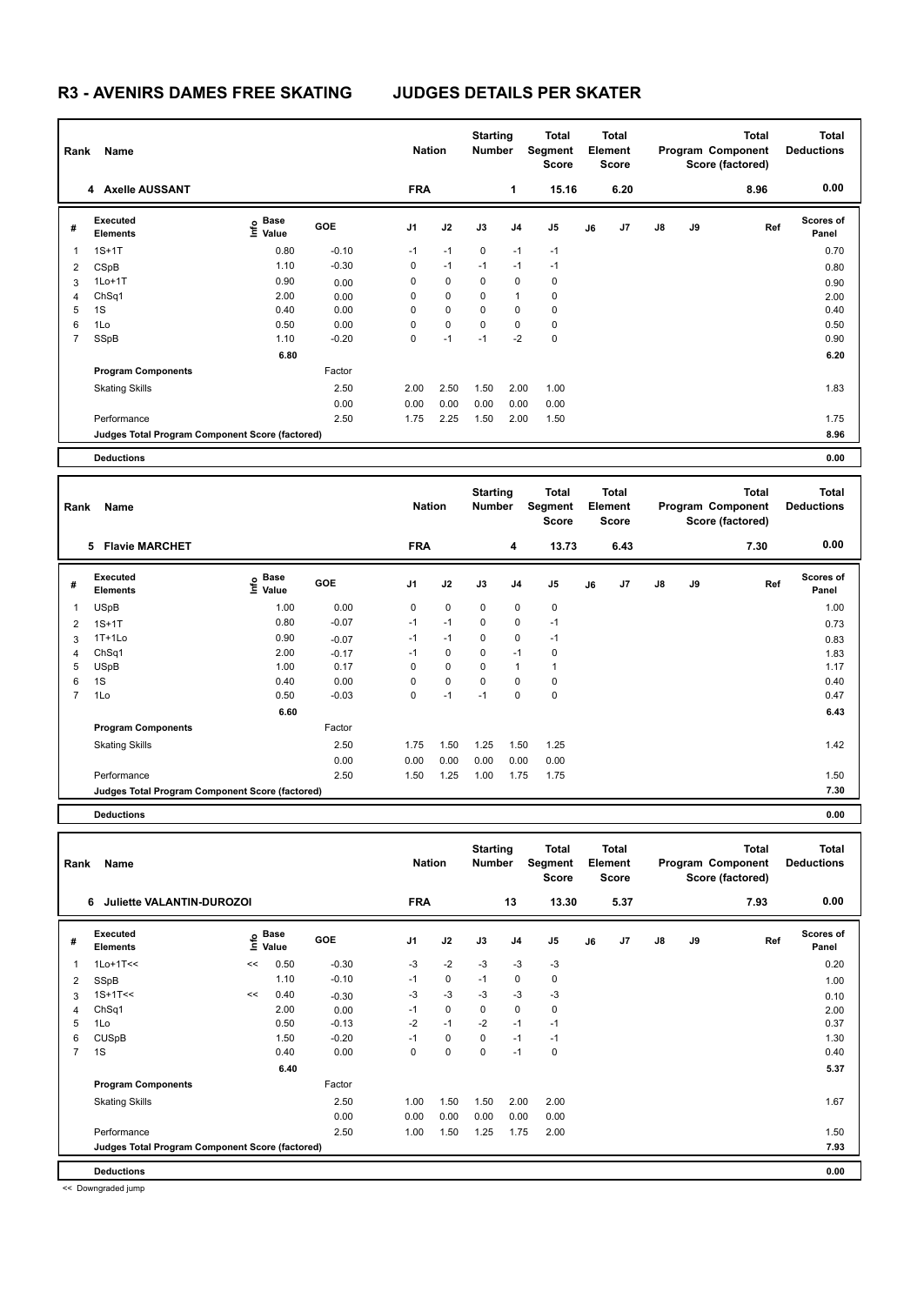| Rank           | Name                                            |                           |            | <b>Nation</b> |             | <b>Starting</b><br><b>Number</b> |                | <b>Total</b><br>Segment<br><b>Score</b> |    | <b>Total</b><br>Element<br><b>Score</b> |               |    | <b>Total</b><br>Program Component<br>Score (factored) | Total<br><b>Deductions</b> |
|----------------|-------------------------------------------------|---------------------------|------------|---------------|-------------|----------------------------------|----------------|-----------------------------------------|----|-----------------------------------------|---------------|----|-------------------------------------------------------|----------------------------|
|                | Eugenie LOCHU<br>7                              |                           |            | <b>FRA</b>    |             |                                  | $\overline{2}$ | 13.20                                   |    | 5.50                                    |               |    | 7.70                                                  | 0.00                       |
| #              | Executed<br><b>Elements</b>                     | Base<br>e Base<br>⊆ Value | <b>GOE</b> | J1            | J2          | J3                               | J <sub>4</sub> | J5                                      | J6 | J7                                      | $\mathsf{J}8$ | J9 | Ref                                                   | <b>Scores of</b><br>Panel  |
| 1              | SSpB                                            | 1.10                      | $-0.20$    | 0             | $-1$        | $-1$                             | $-1$           | 0                                       |    |                                         |               |    |                                                       | 0.90                       |
| 2              | $1S+1L0$                                        | 0.90                      | 0.00       | $-1$          | $\mathbf 0$ | 0                                | $\mathbf 0$    | 0                                       |    |                                         |               |    |                                                       | 0.90                       |
| 3              | ChSq1                                           | 2.00                      | $-0.17$    | $-1$          | $\mathbf 0$ | 0                                | $-1$           | $\mathbf 0$                             |    |                                         |               |    |                                                       | 1.83                       |
| 4              | S                                               | 0.00                      | 0.00       |               |             |                                  |                |                                         |    |                                         |               |    |                                                       | 0.00                       |
| 5              | $1T+1T$                                         | 0.80                      | $-0.10$    | $-2$          | $-1$        | 0                                | $-1$           | $-1$                                    |    |                                         |               |    |                                                       | 0.70                       |
| 6              | 1Lo                                             | 0.50                      | $-0.03$    | $-1$          | 0           | 0                                | 0              | $-1$                                    |    |                                         |               |    |                                                       | 0.47                       |
| $\overline{7}$ | <b>USpB</b>                                     | 1.00                      | $-0.30$    | $-1$          | $-1$        | $-1$                             | $-1$           | 0                                       |    |                                         |               |    |                                                       | 0.70                       |
|                |                                                 | 6.30                      |            |               |             |                                  |                |                                         |    |                                         |               |    |                                                       | 5.50                       |
|                | <b>Program Components</b>                       |                           | Factor     |               |             |                                  |                |                                         |    |                                         |               |    |                                                       |                            |
|                | <b>Skating Skills</b>                           |                           | 2.50       | 1.75          | 1.50        | 1.25                             | 1.75           | 1.25                                    |    |                                         |               |    |                                                       | 1.50                       |
|                |                                                 |                           | 0.00       | 0.00          | 0.00        | 0.00                             | 0.00           | 0.00                                    |    |                                         |               |    |                                                       |                            |
|                | Performance                                     |                           | 2.50       | 1.50          | 1.25        | 1.25                             | 2.25           | 2.00                                    |    |                                         |               |    |                                                       | 1.58                       |
|                | Judges Total Program Component Score (factored) |                           |            |               |             |                                  |                |                                         |    |                                         |               |    |                                                       | 7.70                       |
|                | <b>Deductions</b>                               |                           |            |               |             |                                  |                |                                         |    |                                         |               |    |                                                       | 0.00                       |

| Rank           | Name                                            |    |                                  |            | <b>Nation</b>            |                          | <b>Starting</b><br><b>Number</b> |                | Total<br>Segment<br><b>Score</b> |    | <b>Total</b><br>Element<br><b>Score</b> |               |    | <b>Total</b><br>Program Component<br>Score (factored) | <b>Total</b><br><b>Deductions</b> |
|----------------|-------------------------------------------------|----|----------------------------------|------------|--------------------------|--------------------------|----------------------------------|----------------|----------------------------------|----|-----------------------------------------|---------------|----|-------------------------------------------------------|-----------------------------------|
|                | Meicha AIT HMID<br>8                            |    |                                  |            | <b>FRA</b>               |                          |                                  | 11             | 13.16                            |    | 4.60                                    |               |    | 8.56                                                  | 0.00                              |
| #              | Executed<br><b>Elements</b>                     |    | <b>Base</b><br>e Base<br>⊆ Value | <b>GOE</b> | J1                       | J2                       | J3                               | J <sub>4</sub> | J5                               | J6 | J7                                      | $\mathsf{J}8$ | J9 | Ref                                                   | <b>Scores of</b><br>Panel         |
| 1              | SSp1                                            |    | 1.30                             | $-0.20$    | $-1$                     | $-1$                     | $-1$                             | 0              | 0                                |    |                                         |               |    |                                                       | 1.10                              |
| 2              | $1S+1Lo$                                        |    | 0.90                             | 0.00       | 0                        | $\mathbf 0$              | $\mathbf 0$                      | 0              | 0                                |    |                                         |               |    |                                                       | 0.90                              |
| 3              | 1Lo                                             |    | 0.50                             | 0.00       | 0                        | $\mathbf 0$              | $\mathbf{1}$                     | 0              | 0                                |    |                                         |               |    |                                                       | 0.50                              |
| 4              | StSqB                                           |    | 1.50                             | $-0.30$    | $-1$                     | $-1$                     | $\mathbf 0$                      | $-1$           | $-1$                             |    |                                         |               |    |                                                       | 1.20                              |
| 5              | $1T<<+1T<<$                                     | << | 0.00                             | 0.00       | $\overline{\phantom{0}}$ | $\overline{\phantom{a}}$ |                                  |                |                                  |    |                                         |               |    |                                                       | 0.00                              |
| 6              | CSpB                                            |    | 1.10                             | $-0.60$    | $-2$                     | $-2$                     | $-2$                             | $-2$           | $-1$                             |    |                                         |               |    |                                                       | 0.50                              |
| $\overline{7}$ | 1S                                              |    | 0.40                             | 0.00       | $\mathbf 0$              | $\pmb{0}$                | $\mathbf 0$                      | 0              | $\mathbf 0$                      |    |                                         |               |    |                                                       | 0.40                              |
|                |                                                 |    | 5.70                             |            |                          |                          |                                  |                |                                  |    |                                         |               |    |                                                       | 4.60                              |
|                | <b>Program Components</b>                       |    |                                  | Factor     |                          |                          |                                  |                |                                  |    |                                         |               |    |                                                       |                                   |
|                | <b>Skating Skills</b>                           |    |                                  | 2.50       | 1.50                     | 1.75                     | 2.00                             | 1.75           | 1.50                             |    |                                         |               |    |                                                       | 1.67                              |
|                |                                                 |    |                                  | 0.00       | 0.00                     | 0.00                     | 0.00                             | 0.00           | 0.00                             |    |                                         |               |    |                                                       |                                   |
|                | Performance                                     |    |                                  | 2.50       | 1.25                     | 1.75                     | 1.75                             | 1.75           | 2.25                             |    |                                         |               |    |                                                       | 1.75                              |
|                | Judges Total Program Component Score (factored) |    |                                  |            |                          |                          |                                  |                |                                  |    |                                         |               |    |                                                       | 8.56                              |
|                | <b>Deductions</b>                               |    |                                  |            |                          |                          |                                  |                |                                  |    |                                         |               |    |                                                       | 0.00                              |

<< Downgraded jump

| Rank           | Name                                            |                                  |         | <b>Nation</b>  |             | <b>Starting</b><br><b>Number</b> |                | <b>Total</b><br>Segment<br><b>Score</b> |    | <b>Total</b><br>Element<br><b>Score</b> |               |    | <b>Total</b><br>Program Component<br>Score (factored) | <b>Total</b><br><b>Deductions</b> |
|----------------|-------------------------------------------------|----------------------------------|---------|----------------|-------------|----------------------------------|----------------|-----------------------------------------|----|-----------------------------------------|---------------|----|-------------------------------------------------------|-----------------------------------|
|                | <b>Emma GORY</b><br>9                           |                                  |         | <b>FRA</b>     |             |                                  | 5              | 13.05                                   |    | 5.97                                    |               |    | 7.08                                                  | 0.00                              |
| #              | Executed<br><b>Elements</b>                     | <b>Base</b><br>e Base<br>⊆ Value | GOE     | J <sub>1</sub> | J2          | J3                               | J <sub>4</sub> | J <sub>5</sub>                          | J6 | J7                                      | $\mathsf{J}8$ | J9 | Ref                                                   | <b>Scores of</b><br>Panel         |
| 1              | 1Lo                                             | 0.50                             | 0.00    | 0              | 0           | 0                                | 0              | $\pmb{0}$                               |    |                                         |               |    |                                                       | 0.50                              |
| 2              | 1S                                              | 0.40                             | 0.00    | 0              | $\mathbf 0$ | 0                                | $\mathbf 0$    | $\pmb{0}$                               |    |                                         |               |    |                                                       | 0.40                              |
| 3              | <b>CUSpB</b>                                    | 1.50                             | $-0.10$ | 0              | $-1$        | $-1$                             | 0              | 0                                       |    |                                         |               |    |                                                       | 1.40                              |
| 4              | $1Lo+1T$                                        | 0.90                             | $-0.03$ | $-1$           | 0           | 0                                | $-1$           | 0                                       |    |                                         |               |    |                                                       | 0.87                              |
| 5              | StSqB                                           | 1.50                             | $-0.20$ | $-1$           | $-1$        | $\Omega$                         | $-1$           | 0                                       |    |                                         |               |    |                                                       | 1.30                              |
| 6              | $1S+1T$                                         | 0.80                             | $-0.10$ | $-1$           | $-1$        | $-1$                             | 0              | $-1$                                    |    |                                         |               |    |                                                       | 0.70                              |
| $\overline{7}$ | SSpB                                            | 1.10                             | $-0.30$ | $-1$           | $-1$        | $-1$                             | $-1$           | $\pmb{0}$                               |    |                                         |               |    |                                                       | 0.80                              |
|                |                                                 | 6.70                             |         |                |             |                                  |                |                                         |    |                                         |               |    |                                                       | 5.97                              |
|                | <b>Program Components</b>                       |                                  | Factor  |                |             |                                  |                |                                         |    |                                         |               |    |                                                       |                                   |
|                | <b>Skating Skills</b>                           |                                  | 2.50    | 1.50           | 1.25        | 1.50                             | 1.50           | 1.50                                    |    |                                         |               |    |                                                       | 1.50                              |
|                |                                                 |                                  | 0.00    | 0.00           | 0.00        | 0.00                             | 0.00           | 0.00                                    |    |                                         |               |    |                                                       |                                   |
|                | Performance                                     |                                  | 2.50    | 1.25           | 1.00        | 1.25                             | 1.50           | 2.00                                    |    |                                         |               |    |                                                       | 1.33                              |
|                | Judges Total Program Component Score (factored) |                                  |         |                |             |                                  |                |                                         |    |                                         |               |    |                                                       | 7.08                              |
|                | <b>Deductions</b>                               |                                  |         |                |             |                                  |                |                                         |    |                                         |               |    |                                                       | 0.00                              |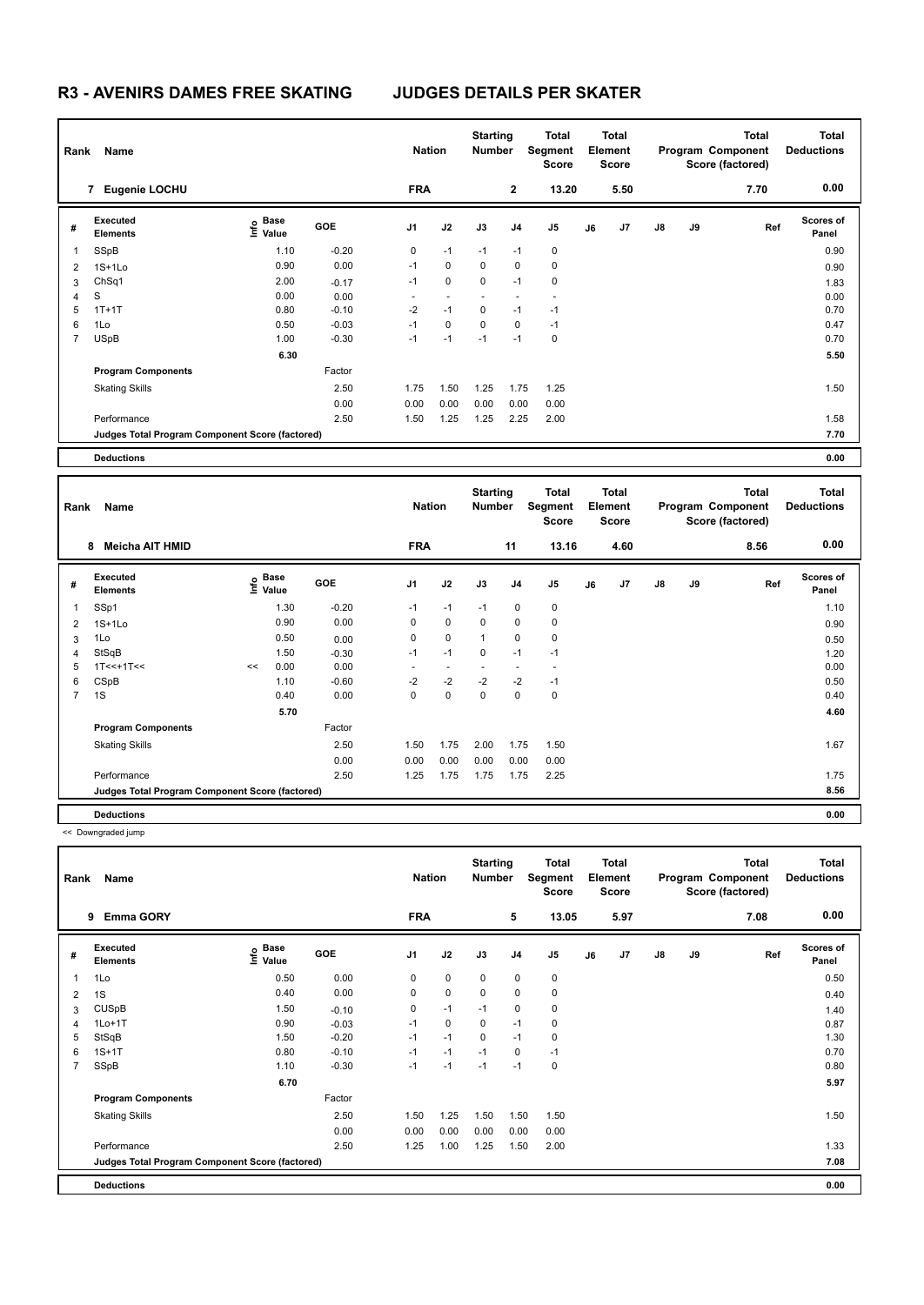| Rank | Name                                            |    |                   |            | <b>Nation</b>  |             | <b>Starting</b><br><b>Number</b> |                | <b>Total</b><br>Segment<br><b>Score</b> |    | <b>Total</b><br>Element<br><b>Score</b> |               |    | <b>Total</b><br>Program Component<br>Score (factored) | <b>Total</b><br><b>Deductions</b> |
|------|-------------------------------------------------|----|-------------------|------------|----------------|-------------|----------------------------------|----------------|-----------------------------------------|----|-----------------------------------------|---------------|----|-------------------------------------------------------|-----------------------------------|
|      | <b>Manon ORSONNEAU</b><br>10                    |    |                   |            | <b>FRA</b>     |             |                                  | 9              | 12.65                                   |    | 5.57                                    |               |    | 7.08                                                  | 0.00                              |
| #    | <b>Executed</b><br><b>Elements</b>              |    | e Base<br>⊆ Value | <b>GOE</b> | J <sub>1</sub> | J2          | J3                               | J <sub>4</sub> | J <sub>5</sub>                          | J6 | J7                                      | $\mathsf{J}8$ | J9 | Ref                                                   | <b>Scores of</b><br>Panel         |
| 1    | 1Lo                                             |    | 0.50              | 0.00       | 0              | $\mathbf 0$ | $\mathbf 0$                      | 0              | 0                                       |    |                                         |               |    |                                                       | 0.50                              |
| 2    | <b>USpB</b>                                     |    | 1.00              | $-0.10$    | 0              | $\mathbf 0$ | $\Omega$                         | $-1$           | $-1$                                    |    |                                         |               |    |                                                       | 0.90                              |
| 3    | 1S                                              |    | 0.40              | $-0.03$    | 0              | $-1$        | $\mathbf 0$                      | 0              | $-1$                                    |    |                                         |               |    |                                                       | 0.37                              |
| 4    | ChSq1                                           |    | 2.00              | 0.00       | 0              | $-1$        | $\mathbf 0$                      | 0              | 0                                       |    |                                         |               |    |                                                       | 2.00                              |
| 5    | $1T<<+1T<<$                                     | << | 0.00              | 0.00       |                |             |                                  |                | $\sim$                                  |    |                                         |               |    |                                                       | 0.00                              |
| 6    | $1S+1L0$                                        |    | 0.90              | $-0.10$    | $-1$           | $-1$        | $-1$                             | 0              | $-1$                                    |    |                                         |               |    |                                                       | 0.80                              |
| 7    | SSp1                                            |    | 1.30              | $-0.30$    | $-1$           | $-1$        | $-1$                             | $-1$           | $-2$                                    |    |                                         |               |    |                                                       | 1.00                              |
|      |                                                 |    | 6.10              |            |                |             |                                  |                |                                         |    |                                         |               |    |                                                       | 5.57                              |
|      | <b>Program Components</b>                       |    |                   | Factor     |                |             |                                  |                |                                         |    |                                         |               |    |                                                       |                                   |
|      | <b>Skating Skills</b>                           |    |                   | 2.50       | 1.75           | 1.75        | 1.25                             | 1.75           | 1.25                                    |    |                                         |               |    |                                                       | 1.58                              |
|      |                                                 |    |                   | 0.00       | 0.00           | 0.00        | 0.00                             | 0.00           | 0.00                                    |    |                                         |               |    |                                                       |                                   |
|      | Performance                                     |    |                   | 2.50       | 1.50           | 1.25        | 1.25                             | 1.25           | 1.00                                    |    |                                         |               |    |                                                       | 1.25                              |
|      | Judges Total Program Component Score (factored) |    |                   |            |                |             |                                  |                |                                         |    |                                         |               |    |                                                       | 7.08                              |
|      | <b>Deductions</b>                               |    |                   |            |                |             |                                  |                |                                         |    |                                         |               |    |                                                       | 0.00                              |

<< Downgraded jump

|                | Name<br>Rank<br><b>Emilia GLERON</b><br>11      |                   |            | <b>Nation</b>  |             | <b>Starting</b><br><b>Number</b> |      | Total<br>Segment<br><b>Score</b> |    | Total<br>Element<br>Score |               |    | <b>Total</b><br>Program Component<br>Score (factored) | <b>Total</b><br><b>Deductions</b> |
|----------------|-------------------------------------------------|-------------------|------------|----------------|-------------|----------------------------------|------|----------------------------------|----|---------------------------|---------------|----|-------------------------------------------------------|-----------------------------------|
|                |                                                 |                   |            | <b>FRA</b>     |             |                                  | 12   | 12.24                            |    | 5.11                      |               |    | 8.13                                                  | 1.00                              |
| #              | <b>Executed</b><br><b>Elements</b>              | e Base<br>E Value | <b>GOE</b> | J <sub>1</sub> | J2          | J3                               | J4   | J5                               | J6 | J7                        | $\mathsf{J}8$ | J9 | Ref                                                   | <b>Scores of</b><br>Panel         |
| 1              | SSp1                                            | 1.30              | $-0.50$    | $-2$           | $-2$        | $-1$                             | $-2$ | $-1$                             |    |                           |               |    |                                                       | 0.80                              |
| 2              | 1Lo                                             | 0.50              | 0.00       | 0              | $\pmb{0}$   | 0                                | 0    | 0                                |    |                           |               |    |                                                       | 0.50                              |
| 3              | $1S+1Lo$                                        | 0.90              | 0.00       | 0              | $\mathbf 0$ | 0                                | 0    | $\pmb{0}$                        |    |                           |               |    |                                                       | 0.90                              |
| 4              | 1T                                              | 0.40              | $-0.03$    | 0              | $\mathbf 0$ | $\mathbf 0$                      | $-3$ | $-1$                             |    |                           |               |    |                                                       | 0.37                              |
| 5              | $1S+1T$                                         | 0.80              | $-0.03$    | $-1$           | $-1$        | 0                                | 0    | 0                                |    |                           |               |    |                                                       | 0.77                              |
| 6              | ChSq1                                           | 2.00              | $-0.33$    | $-1$           | $-1$        | $\mathbf{1}$                     | $-1$ | 0                                |    |                           |               |    |                                                       | 1.67                              |
| $\overline{7}$ | <b>USpB</b>                                     | 1.00              | $-0.90$    | $-2$           | $-3$        | $-3$                             | $-3$ | $-3$                             |    |                           |               |    |                                                       | 0.10                              |
|                |                                                 | 6.90              |            |                |             |                                  |      |                                  |    |                           |               |    |                                                       | 5.11                              |
|                | <b>Program Components</b>                       |                   | Factor     |                |             |                                  |      |                                  |    |                           |               |    |                                                       |                                   |
|                | <b>Skating Skills</b>                           |                   | 2.50       | 1.75           | 1.50        | 2.25                             | 2.00 | 1.75                             |    |                           |               |    |                                                       | 1.83                              |
|                |                                                 |                   | 0.00       | 0.00           | 0.00        | 0.00                             | 0.00 | 0.00                             |    |                           |               |    |                                                       |                                   |
|                | Performance                                     |                   | 2.50       | 1.00           | 1.25        | 2.00                             | 1.50 | 1.50                             |    |                           |               |    |                                                       | 1.42                              |
|                | Judges Total Program Component Score (factored) |                   |            |                |             |                                  |      |                                  |    |                           |               |    |                                                       | 8.13                              |
|                | <b>Deductions</b>                               | Time violation:   | $-1.00$    |                |             |                                  |      |                                  |    |                           |               |    |                                                       | $-1.00$                           |

| Rank           | Name                                            |                           |            | <b>Nation</b>  |             | <b>Starting</b><br><b>Number</b> |      | <b>Total</b><br>Segment<br><b>Score</b> |    | <b>Total</b><br>Element<br><b>Score</b> |               |    | <b>Total</b><br>Program Component<br>Score (factored) | <b>Total</b><br><b>Deductions</b> |
|----------------|-------------------------------------------------|---------------------------|------------|----------------|-------------|----------------------------------|------|-----------------------------------------|----|-----------------------------------------|---------------|----|-------------------------------------------------------|-----------------------------------|
| $12 \,$        | <b>Kessy PERROT</b>                             |                           |            | <b>FRA</b>     |             |                                  | 8    | 12.20                                   |    | 6.10                                    |               |    | 7.10                                                  | 1.00                              |
| #              | Executed<br><b>Elements</b>                     | Base<br>e Base<br>⊆ Value | <b>GOE</b> | J <sub>1</sub> | J2          | J3                               | J4   | J <sub>5</sub>                          | J6 | J7                                      | $\mathsf{J}8$ | J9 | Ref                                                   | Scores of<br>Panel                |
| 1              | <b>USpB</b>                                     | 1.00                      | $-0.30$    | $-1$           | $-1$        | $-1$                             | $-1$ | $-1$                                    |    |                                         |               |    |                                                       | 0.70                              |
| 2              | $1S+1Lo$                                        | 0.90                      | 0.00       | 0              | $\mathbf 0$ | $\mathbf 0$                      | 0    | $\mathbf 0$                             |    |                                         |               |    |                                                       | 0.90                              |
| 3              | $1S+1T$                                         | 0.80                      | $-0.10$    | $-1$           | $-2$        | $\mathbf 0$                      | $-1$ | $-1$                                    |    |                                         |               |    |                                                       | 0.70                              |
| 4              | ChSq1                                           | 2.00                      | 0.00       | 0              | $-1$        | $\mathbf 1$                      | 0    | 0                                       |    |                                         |               |    |                                                       | 2.00                              |
| 5              | <b>USpB</b>                                     | 1.00                      | 0.00       | 0              | $\mathbf 0$ | 0                                | 0    | $-1$                                    |    |                                         |               |    |                                                       | 1.00                              |
| 6              | 1Lo                                             | 0.50                      | $-0.03$    | $-1$           | $\pmb{0}$   | 0                                | 0    | $-1$                                    |    |                                         |               |    |                                                       | 0.47                              |
| $\overline{7}$ | 1T                                              | 0.40                      | $-0.07$    | $-1$           | $-1$        | 0                                | 0    | $-1$                                    |    |                                         |               |    |                                                       | 0.33                              |
|                |                                                 | 6.60                      |            |                |             |                                  |      |                                         |    |                                         |               |    |                                                       | 6.10                              |
|                | <b>Program Components</b>                       |                           | Factor     |                |             |                                  |      |                                         |    |                                         |               |    |                                                       |                                   |
|                | <b>Skating Skills</b>                           |                           | 2.50       | 1.50           | 1.25        | 1.75                             | 1.50 | 1.25                                    |    |                                         |               |    |                                                       | 1.42                              |
|                |                                                 |                           | 0.00       | 0.00           | 0.00        | 0.00                             | 0.00 | 0.00                                    |    |                                         |               |    |                                                       |                                   |
|                | Performance                                     |                           | 2.50       | 1.25           | 1.25        | 1.50                             | 1.50 | 1.50                                    |    |                                         |               |    |                                                       | 1.42                              |
|                | Judges Total Program Component Score (factored) |                           |            |                |             |                                  |      |                                         |    |                                         |               |    |                                                       | 7.10                              |
|                | <b>Deductions</b>                               | Time violation:           | $-1.00$    |                |             |                                  |      |                                         |    |                                         |               |    |                                                       | $-1.00$                           |